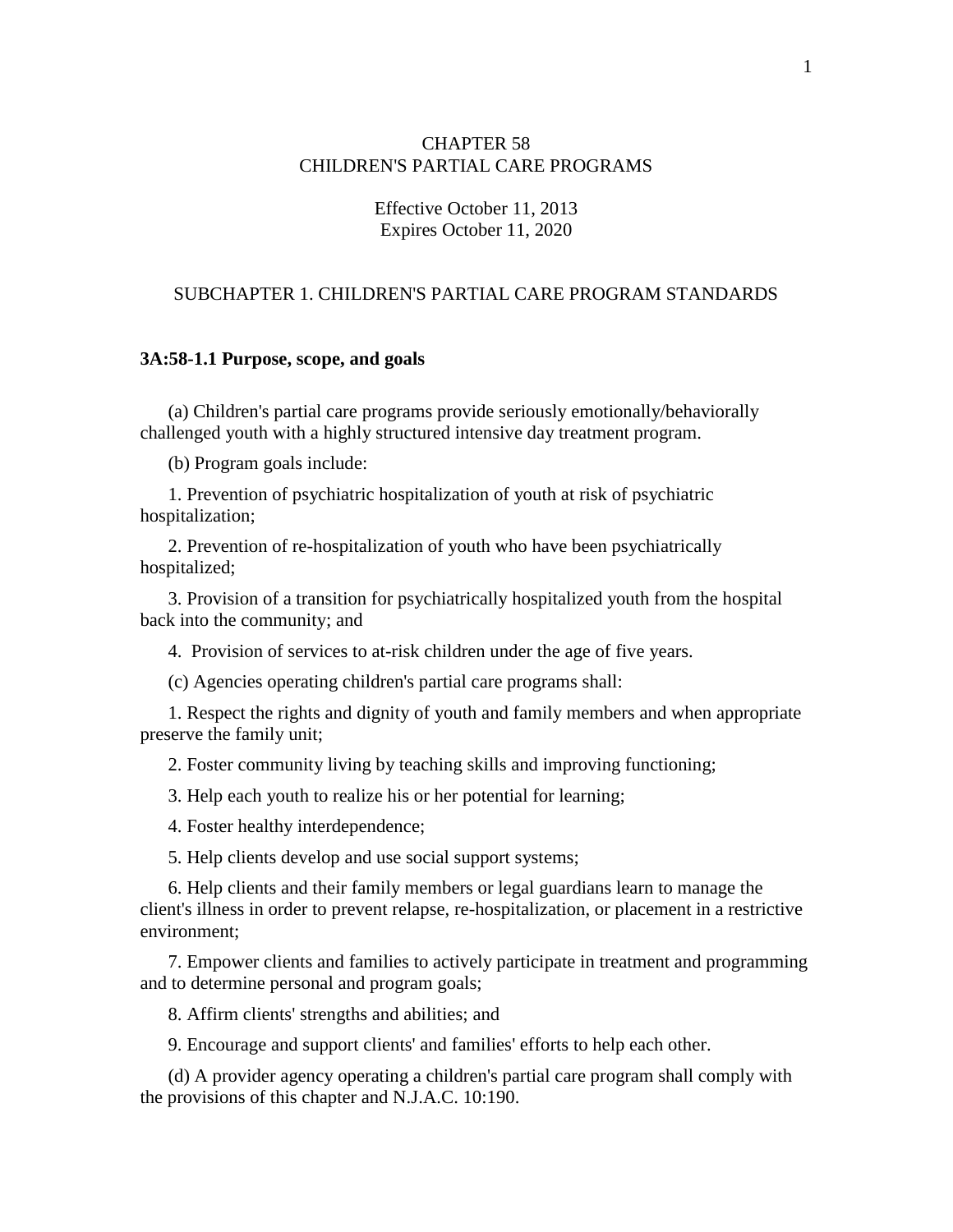(e) No children's partial care program shall operate unless it has secured a license from the Department of Children and Families as a children's partial care program.

## **3A:58-1.2 Definitions**

 The words and terms in this chapter shall have the following meanings, unless the context clearly indicates otherwise:

"Authorized consent" means written authorization to provide services or medical care to a youth from that youth's parent, legal guardian, or other person or entity with the legal authority to provide such authorization.

"Children's crisis intervention services" or "CCIS" means an acute care inpatient psychiatric service, under the auspices of the Department of Health pursuant to N.J.A.C. 8:33-1.3 and 8:43G-26.

"Children's partial care program" means a day treatment program offering structured activities for youth including activities for daily living, recreation, and socialization activities and other mental health services based upon the needs of the youth. The term "children's partial care program" shall not include health care facilities licensed by the Department of Health.

"Comprehensive assessment" means the assessment of a youth through consideration of psychological, medical, developmental, substance abuse, spiritual, recreational, and vocational components.

"Comprehensive treatment plan" means the formulation of service and treatment goals, objectives, and interventions based on a comprehensive assessment, which shall include psychological, medical, developmental, substance abuse, spiritual, recreational and vocational components.

"Counseling" means the use of therapeutic methodologies, which enable individuals and families to resolve problems or temporary stress of situations that they have encountered.

"Daily living skills" means the activities which enable a youth to perform functions for every day living, such as basic housekeeping, grooming, dressing, maintaining schedules, social and recreational activities.

"Department" means the New Jersey Department of Children and Families.

"Group counseling" means the use of group processes and supports to develop in individuals the capacity to overcome specific personal problems or problem conditions.

"Level I standards" means those standards, as specified in this chapter, with which a children's partial care program must be in full compliance in order to be granted or to continue to receive a Department license. Level I standards are those standards that relate most directly to client rights, safety, and staffing.

"Level II standards" means all licensing standards, as specified in this chapter, not designated as Level I.

"License" means a Department document which provides the provider agency with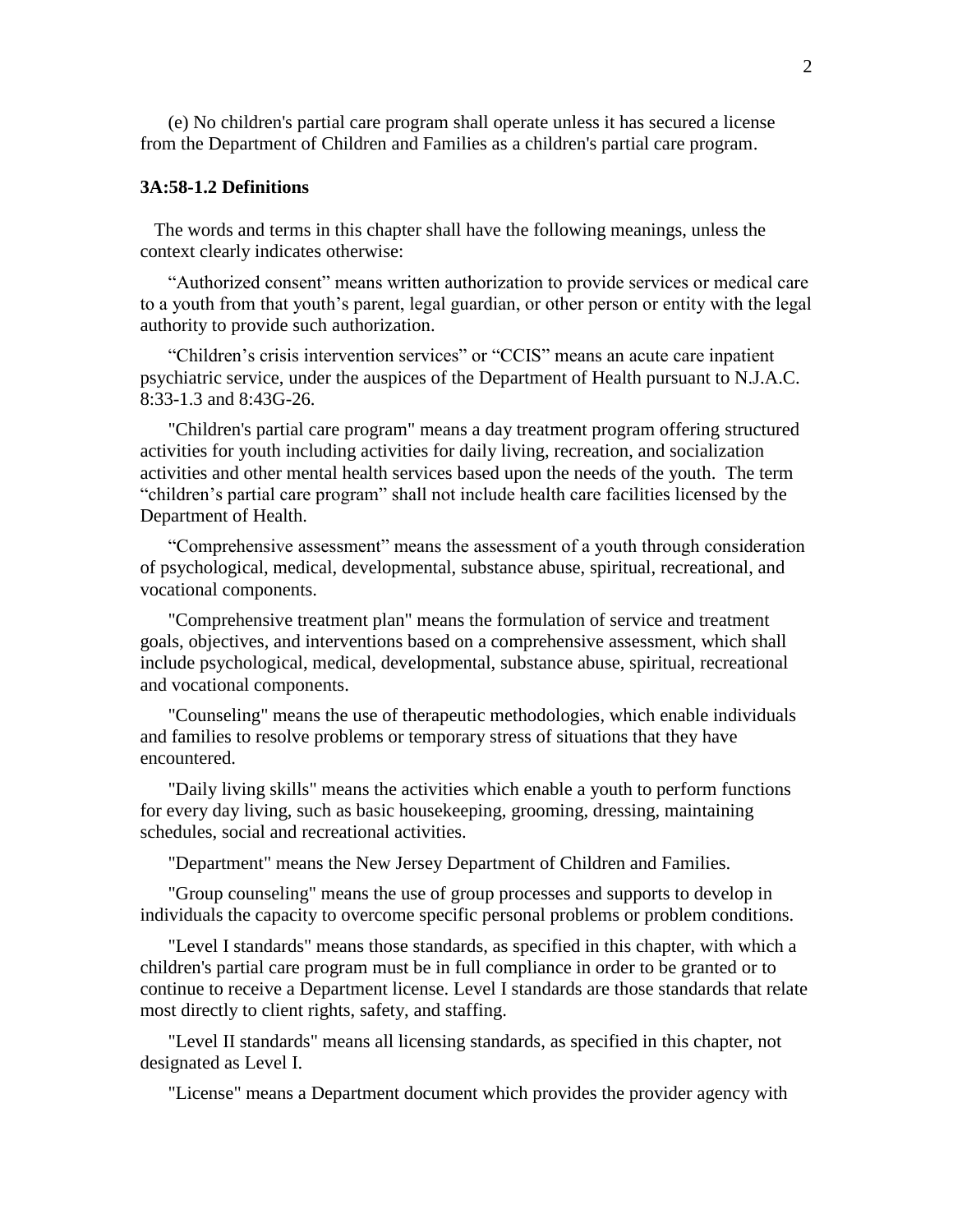the authority to operate a children's partial care program.

"Seriously emotionally/behaviorally challenged" means a youth exhibiting one or more of the following characteristics: behavioral, emotional, or social impairment that disrupts the youth's academic or developmental progress and may also impact upon family or interpersonal relationship. This disturbance shall have also impaired functioning for at least one year or the impairment shall be of short duration and high severity.

"Therapeutic nursery" means a children's partial care program serving children five years of age and younger, offering children age-appropriate structured activities including activities for daily living, recreation, and socialization activities and other mental health services based upon the needs of the children.

"Treatment setting" means a CCIS unit, psychiatric community home for children, group home, treatment home, residential child care facility, drug/alcohol program, private hospital, or other out-of-home mental health treatment setting.

"Youth" means a person under 18 years of age, but may include persons over 18 and younger than 21 years of age, if eligible to receive partial care services under N.J.AC. 3A:58-1.5(c).

### **3A:58-1.3 Population to be served**

(a) Agencies operating children's partial care programs shall have policies and procedures that give first priority for admission to youth who are diagnosed as seriously emotionally/behaviorally challenged and meet one or both of the following criteria:

1. Having previously resided in a treatment setting; or

2. By reason of serious emotional/behavioral disturbance, presently at risk of extended out-of-home placement in a treatment setting or of exclusion from the public school.

(b) Youth diagnosed as seriously emotionally/behaviorally challenged who do not meet the criteria in (a)1 or 2 above may be admitted provided that all youth referred who meet the criteria are given first priority for admission.

### **3A:58-1.4 Program services**

(a) Agencies operating children's partial care programs shall provide a comprehensive range of services to address the individual needs of the youth. These programs shall be available daily five days per week. Additional planned activities may be provided during evening or weekend hours or both, as needed.

1. Services shall be available for all youth and provided to the extent required by the individual treatment plan. Evidence of the actual provision of services shall be documented in the clinical record. Services shall include, but need not be limited to, the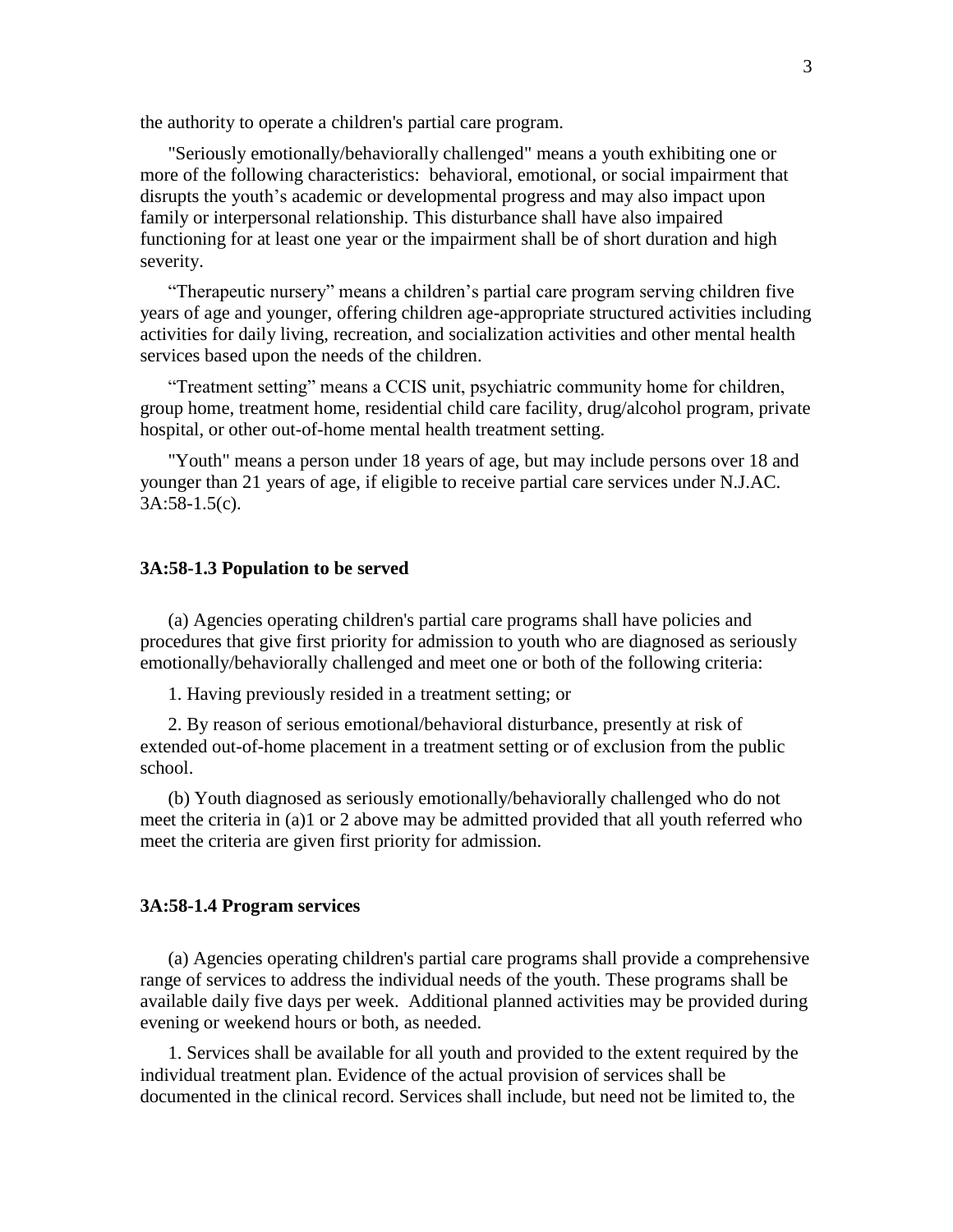following:

i. Individual and group counseling and support;

ii. Therapeutic activities to address daily living (ADL) skills, recreation and socialization needs;

iii. Medication management, including counseling, monitoring, and safe storage;

iv. Family support services such as: family therapy, family psycho-education, family supportive counseling, or parenting skills development;

v. Psychiatric assessment;

vi. Case coordination, including obtaining authorizations and consents;

vii. Referral, advocacy, and service linkages, including to drug/alcohol programs, as needed;

viii. Liaison with the educational system, if parents consent; and

ix. Therapeutic milieu activities such as community meetings, behavior management programs, and related programming.

2. For services arranged through non-partial care providers, the partial care program shall provide referral, case coordination, and advocacy for all such services not provided. These service needs and their appropriate provision shall be documented in the clinical record.

### **3A:58-1.5 Services to children and youth**

(a) The agency shall ensure that youth are provided age-appropriate or developmentally appropriate services, and shall implement written policies and procedures that address age grouping of available services for nursery (ages three to five), latency (ages five to 10), pre-adolescent (ages 10 to 12), adolescent (ages 12 to 17), and aging-out youth (above age 17). In those cases where it is determined that a youth receives services not with his or her chronological age group, written documentation shall be maintained in the youth's clinical record as to the justification for this decision.

(b) The agency shall develop and implement written policies and procedures for transitioning youth from one age grouping to another age grouping, as well as for transitioning youth to adult services.

(c) The agency shall be permitted to provide partial care services to youth who attain age 18 provided that such services are indicated on the treatment plan, and adequately justified as to need for continued services.

### **3A:58-1.6 Admission**

(a) Agencies operating children's partial care programs shall develop written admission policy. The policy shall include, but not be limited to, the following: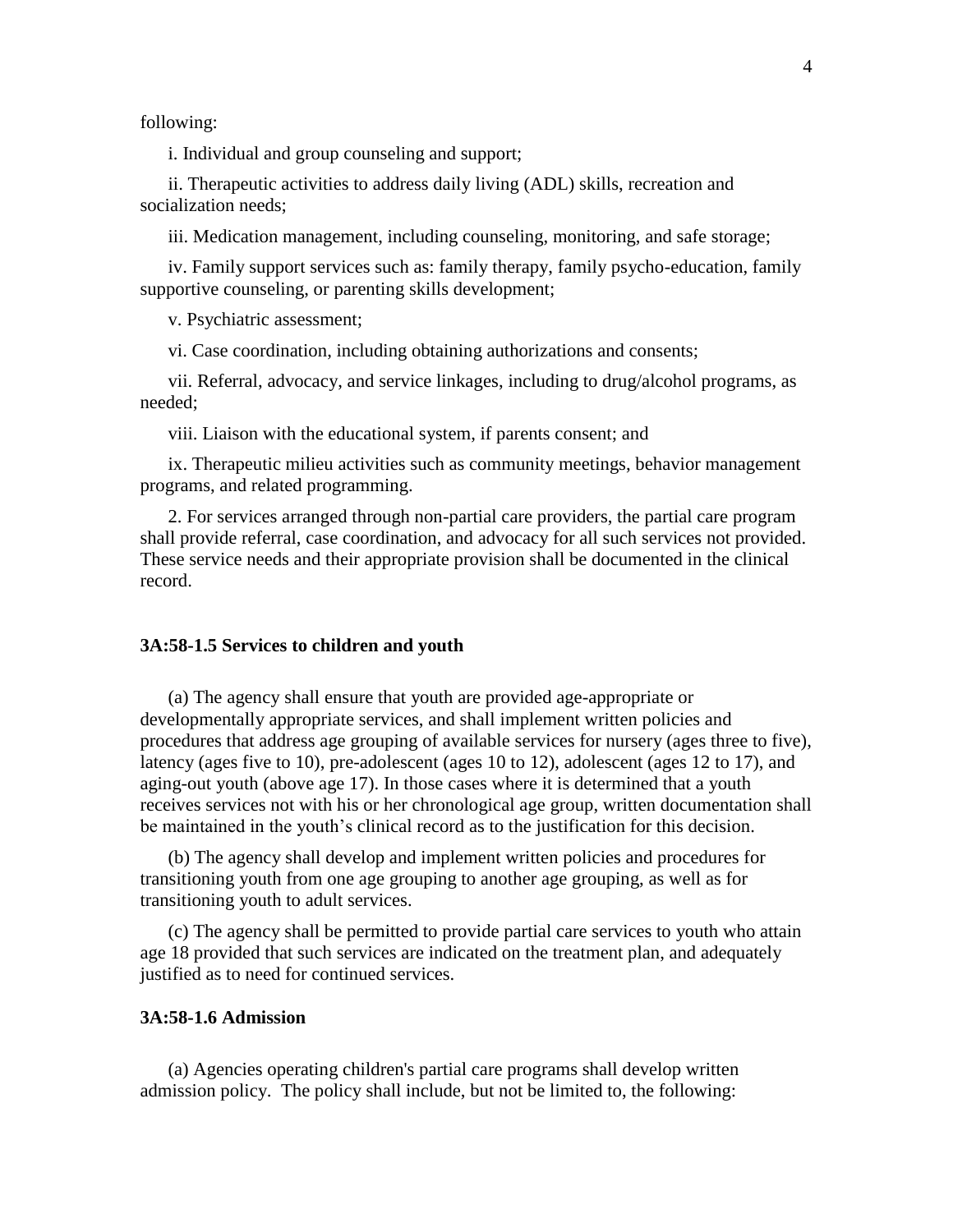1. Admission criteria (both inclusionary and exclusionary);

2. Referral procedures, which identify any service area or geographic restrictions, contact procedures, scheduling of intake interviews, and procedures for obtaining required information;

3. Procedures for obtaining authorized consent(s) for treatment; and

4. Procedures, consistent with laws and rules regarding health privacy and protected health information, for notifying applicants, legal guardians(s), families, and referral sources of admissions decisions, rationale for such decisions, and any information related to service initiation. Such notification shall be made within seven calendar days of the intake interview.

# **3A:58-1.7 Intake**

(a) Agencies operating children's partial care programs shall develop policies and procedures governing the recording of intake information. Intake information shall include, but not be limited to, the following:

1. Client's identifying information (for example, address, telephone number, emergency contact);

2. Presenting problem, reason for referral as perceived by client, parents, guardian, and significant others, and potential treatment goals and objectives;

3. A brief case history of illness including services received at the agency and elsewhere;

4. A psychiatric diagnosis (if applicable);

5. Indicators of characteristics that identify high risk to service providers in the provision of treatment to the youth;

6. Medical history and medication information;

7. History of drug or alcohol abuse;

8. Current mental health service providers;

9. Other service providers;

10. Family information;

11. Social supports;

- 12. Relevant educational information; and
- 13. Legal information relevant to treatment.

#### **3A:58-1.8 Treatment planning**

(a) Agencies operating children's partial care programs shall develop treatment plans based on the clinical needs of the youth.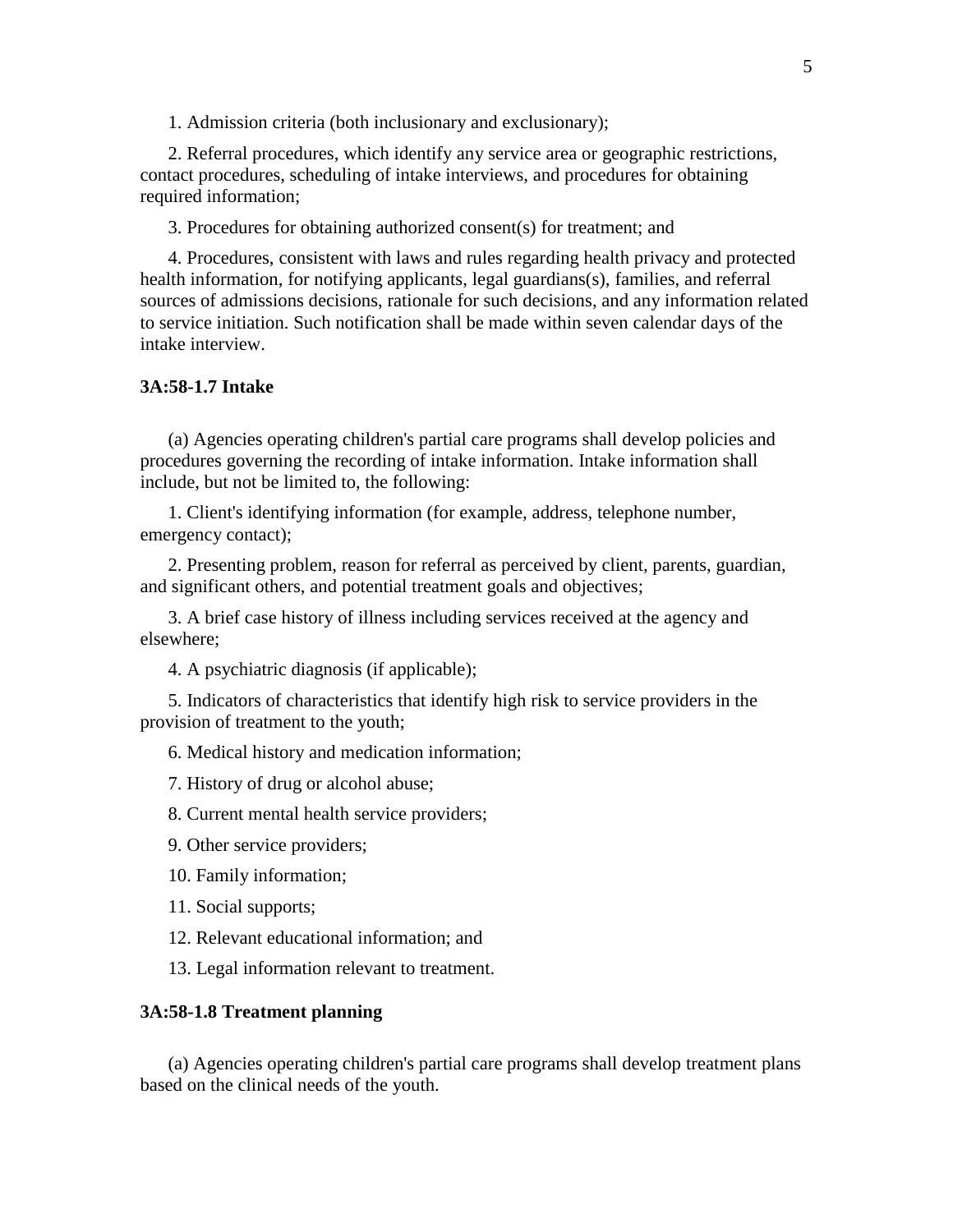1. Based on the information gathered through the intake process, a member of the professional staff shall complete an assessment of the clinical needs of the youth. This assessment shall include: treatment recommendations, immediate needs, preliminary goals or objectives and initial interventions. This assessment shall serve as the initial treatment plan completed within 72 hours until the comprehensive treatment plan is developed. This assessment shall be entered into the clinical record within 14 calendar days of the child's admission.

2. Prior to the development of the comprehensive treatment plan, a comprehensive assessment shall be conducted, concluding with findings and recommendations and shall be documented in the clinical record. This assessment shall include, but not be limited to, the following factors relating to each individual youth:

i. Motivation (for example, willingness to participate in the program);

ii. Social and recreational (for example, ability to make friendships, communication skills, hobbies);

iii. Emotional and psychological (for example, mental status, history of abuse, understanding of illness, coping mechanism) factors indicating high risk;

iv. Medical and health (for example, allergic reactions, medication information, and history);

v. Educational and vocational (for example, task concentration, motivation for learning);

vi. Daily living activities (for example, transportation, budgeting, self care, hygiene);

vii. Environmental supports (for example, housing, income);

viii. Social, cultural, and spiritual supports (for example, family, friends);

ix. Substance abuse and usage; and

x. Strengths and special skills.

3. A comprehensive treatment plan based on the comprehensive assessment shall be developed no later than 30 days after admission to the program. The plan shall be reviewed by appropriate treatment team members at subsequent 90-day intervals.

i. The plan shall address all recommendations included in the comprehensive assessment.

ii. The plan shall contain goals and measurable objectives with projected time frames for completing each goal.

iii. The plan shall contain treatment interventions and frequency of service activities.

iv. Where possible, the plan shall reflect family participation.

v. All other providers providing services to the youth shall be invited to provide input into the treatment planning process.

vi. All team members, including participating family members and youth, participating in the plan development shall sign the plan.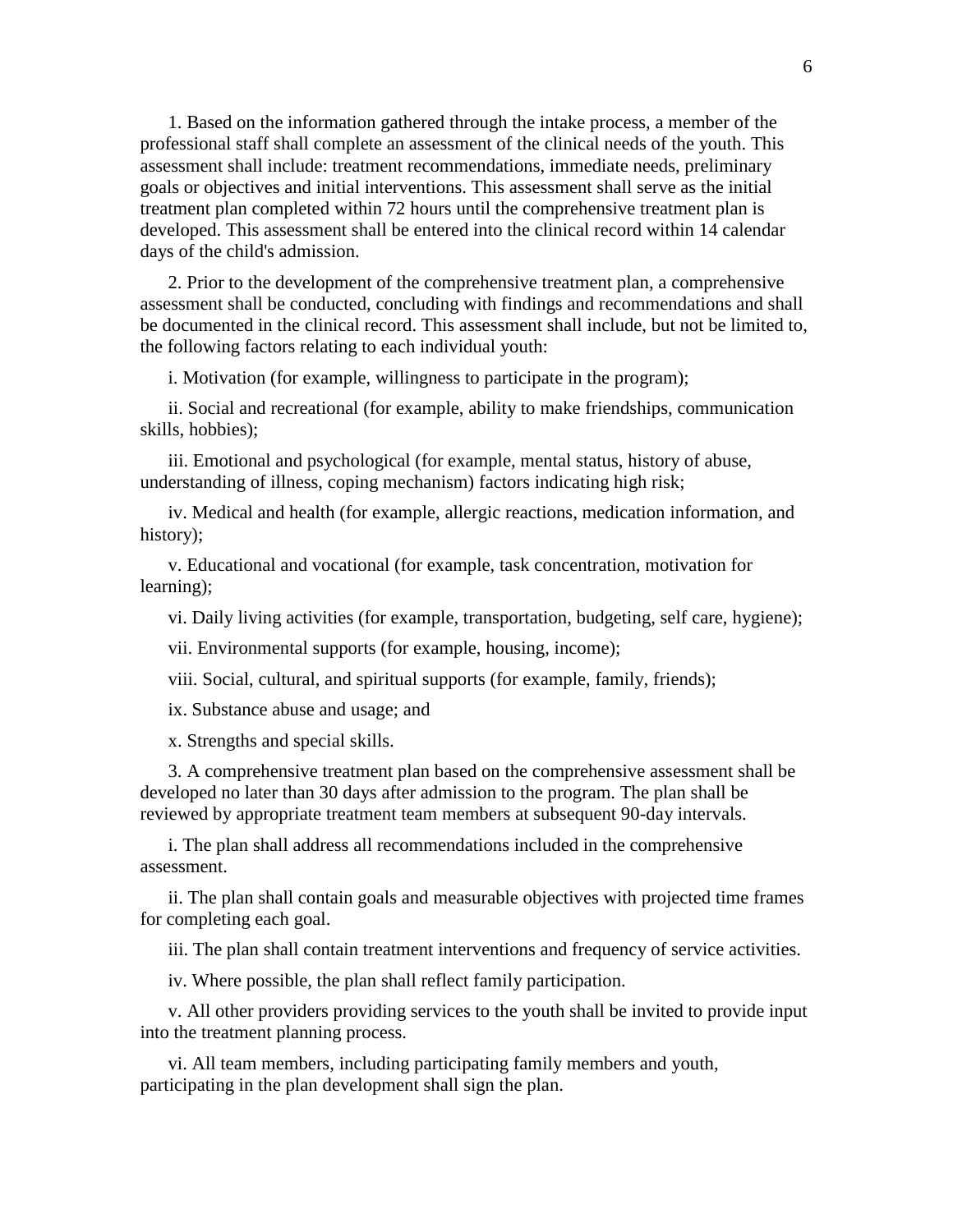#### **3A:58-1.9 Progress notes**

(a) Progress notes shall be written in the youth's record at least weekly.

1. Each weekly progress note shall include:

i. A summary of services provided;

ii. The youth's general level of participation in the program for the week;

iii. The response to and outcome of treatment plan interventions; and

iv. Critical or significant events that have occurred during the week (for example, service coordination, crisis event).

2. The progress notes shall address all elements of the treatment plan and reflect the child's overall progress in the stated goals.

# **3A:58-1.10 Medication administration**

(a) Programs that receive prescribed or non-prescription medication for a child or keep non-prescription medication on hand, and have trained staff to administer the medication, shall record such administration in a medication log book, which shall contain the following information:

1. The name of the child receiving medication;

- 2. The type of medication, dosage and intervals between dosages;
- 3. What to do if a dosage is missed;
- 4. The reason for the medication;
- 5. The date and time medication was administered;
- 6. Possible side effects of the medication, if any; and

7. The signature and title of the staff member administering medication.

(b) All prescription and non-prescription medication shall be maintained in a locked cabinet or container, or as needed, in a locked box in a refrigerator. Staff shall ensure that the keys to the locked cabinets, containers, and boxes are adequately safeguarded and maintained and are kept out of the reach of children and youth.

#### **3A:58-1.11 Termination, discharge, and referral**

(a) Agencies operating children's partial care programs shall have procedures for termination, discharge, and referral which ensure that the youth's continuing service needs are met.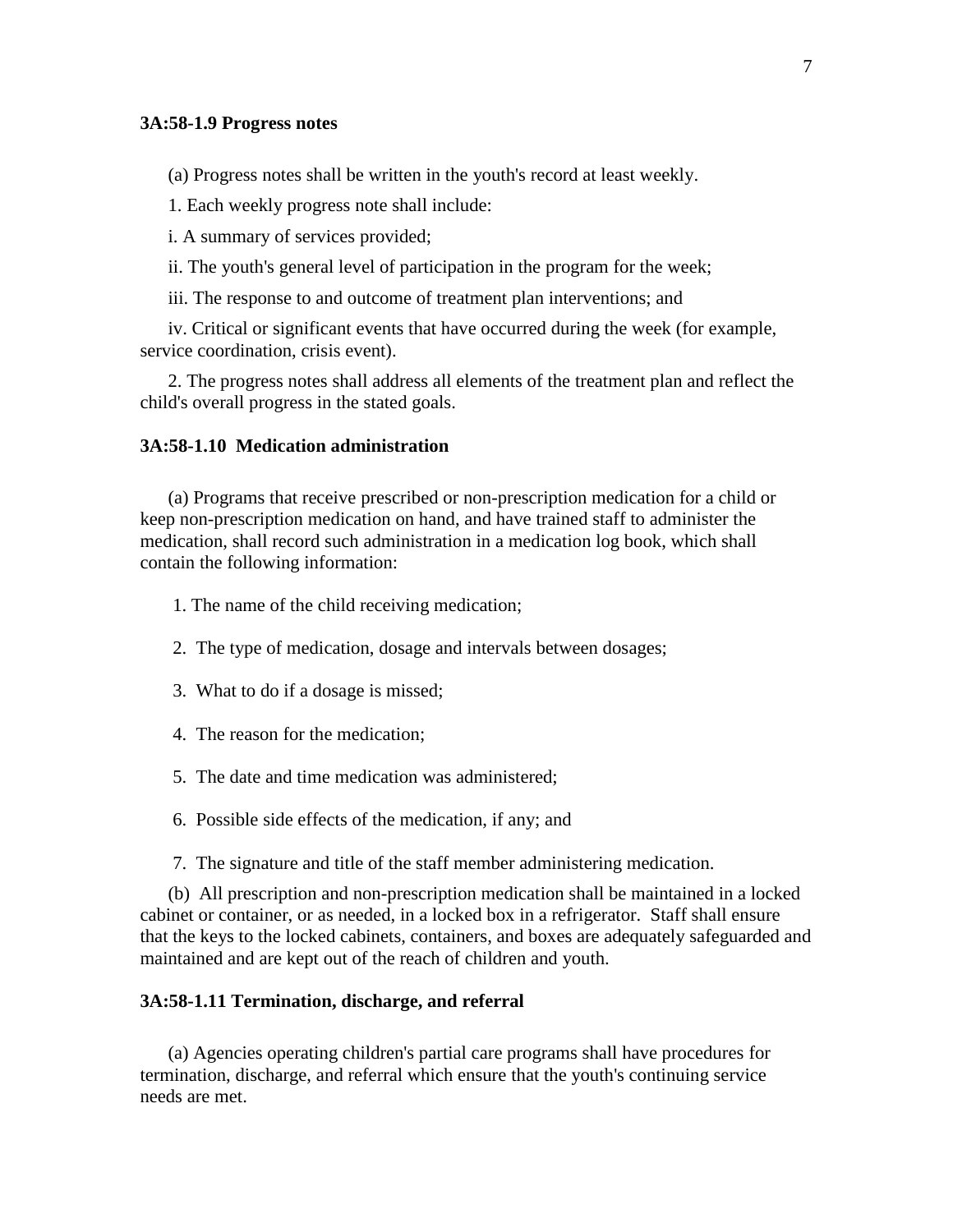1. Discharge criteria shall be documented in the clinical record. These criteria shall specify functional levels to be achieved for successful discharge.

2. Discharge criteria shall be incorporated into the treatment planning process.

3. Prior to discharge, a discharge plan shall be completed that shall address the youth's continuing needs. It shall minimally include an assessment of further need and available resources to meet such needs, referrals and linkages being made where appropriate to meet identified need and any follow-up activities and intervention planned.

4. The youth and family may participate in the development of the discharge plan.

5. Agencies operating children's partial care programs shall have written policies and procedures that address termination. Such procedures shall ensure that all termination decisions are reviewed for appropriateness. Such policies shall include, but not be limited to, actions to be undertaken prior to a termination decision and provisions for documentation of information relative to the termination decision.

6. The discharge summary shall be completed within 14 calendar days of discharge and shall include:

i. The presenting problem;

ii. The start date for services and termination date of services;

iii. The course of treatment;

iv. The reason for termination;

v. Discharge medication;

vi. Discharge diagnosis; and

vii. The discharge plan.

### **3A:58-1.12 Staffing requirements**

(a) Agencies operating children's partial care programs shall employ sufficient numbers of qualified staff to provide the required services.

1. Program staffing shall be based on the clinical needs of the population served. There shall be a written description of the staffing pattern and the roles and responsibilities of staff.

2. For 10 or fewer youths, at least two direct care staff shall be present, except that in those cases where there are five or fewer youths, one staff member may be a volunteer, student intern, or non-direct care staff. For more than 10 youths, an additional direct care staff member must be present for each additional group of five youths or portion thereof.

3. The staffing ratio in (a)2 above shall be maintained when youth are participating in an activity organized by the agency, at a location other than the regular partial care program location, including on the vehicle(s) used to transport the youths to the activity and return from the activity.

i. All vehicles used to transport youth shall have a valid motor vehicle inspection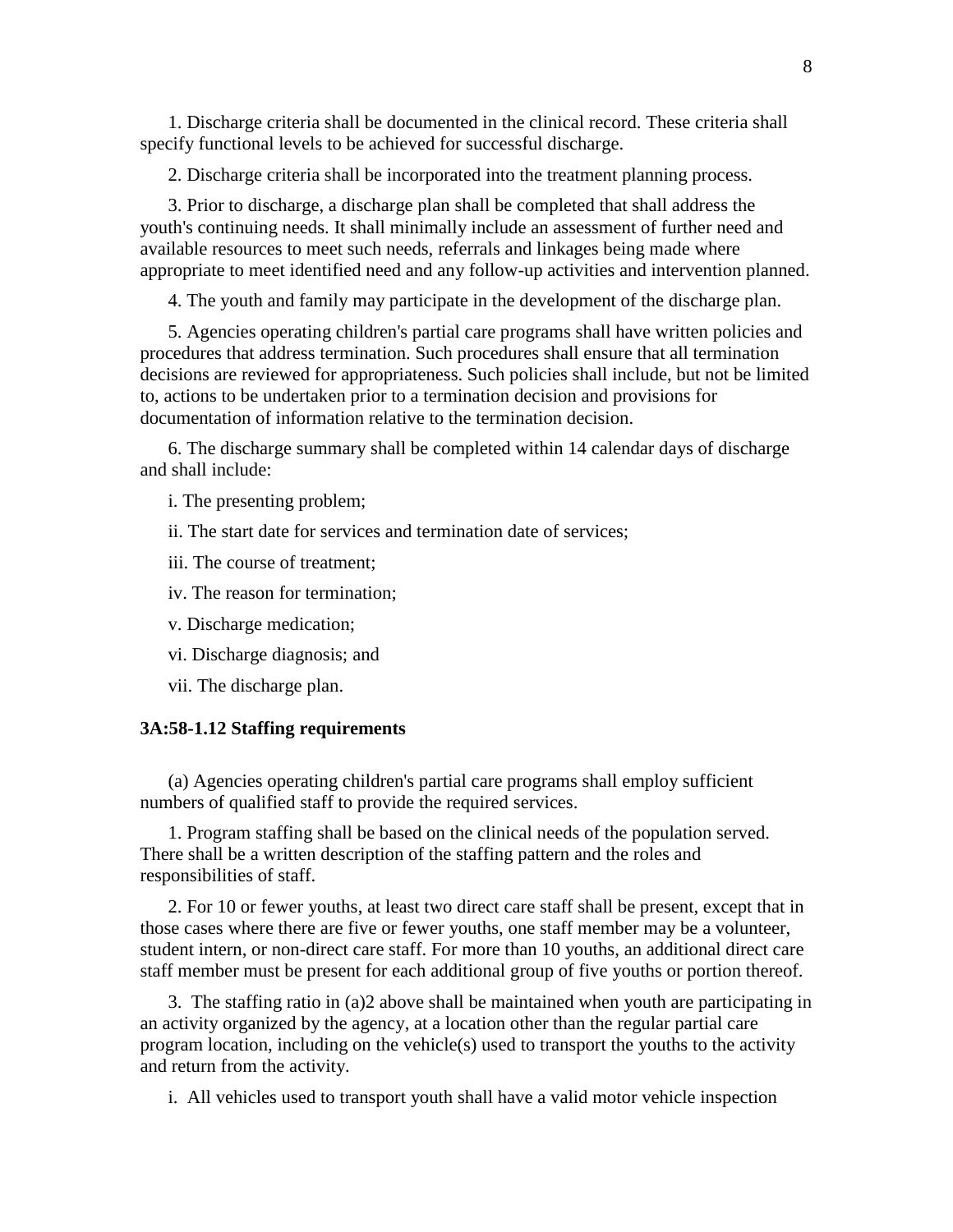sticker issued by the New Jersey Motor Vehicle Commission (MVC).

ii. All drivers transporting youth shall possess a valid driver's license issued by the MVC or by a contiguous state where the driver resides.

(b) Youth and adults served by the same agency shall have no contact with each other during program time or while being transported by program staff or on programfurnished vehicles

(c) There shall be a current written schedule for all staff and volunteers providing direct services to youth.

(d) Each program shall have an individual who meets the qualifications of a program director (see N.J.A.C. 3A:58-1.13(b)).

(e) The partial care program shall have sufficient availability of psychiatric services, so that required psychiatric services are available for each youth. Each youth's treatment shall be under the direction of a psychiatrist as reflected by psychiatrist participation in the treatment plan. The youth's treatment may be under the supervision of an advanced practice nurse (APN) as specified in N.J.S.A. 45:11-45 et seq., who is certified in the category of psychiatric/mental health, as reflected in the APN's participation in the treatment plan and supported by a collaborative agreement with the program psychiatrist and joint protocol document as specified in N.J.A.C. 13:37-8.1.

(f) The agency may utilize student interns, non-direct care staff and volunteers. Such individuals shall not substitute for direct care staff or supervisors.

#### **3A:58-1.13 Staffing responsibilities**

(a) The responsibilities of the program director shall include, but are not limited to, the following:

1. Planning, identifying and developing children's partial care programs and goals;

2. Providing overall daily management of the children's partial care program;

3. Providing data and other input to the county Children's Inter-Agency Coordinating Council as requested by the Division of Children's System of Care;

4. Participating in case conferences;

5. Ensuring that the children's partial care program is serving the target population;

6. Ensuring that appropriate treatment and discharge plans are developed;

7. Ensuring that client records are maintained;

8. Providing and ensuring adequate supervision of all staff employed by the children's partial care program;

9. Assuring adequate staffing levels are maintained;

10. Developing and implementing orientation and in-service training programs;

11. Preparing service and budgetary records and submitting records to appropriate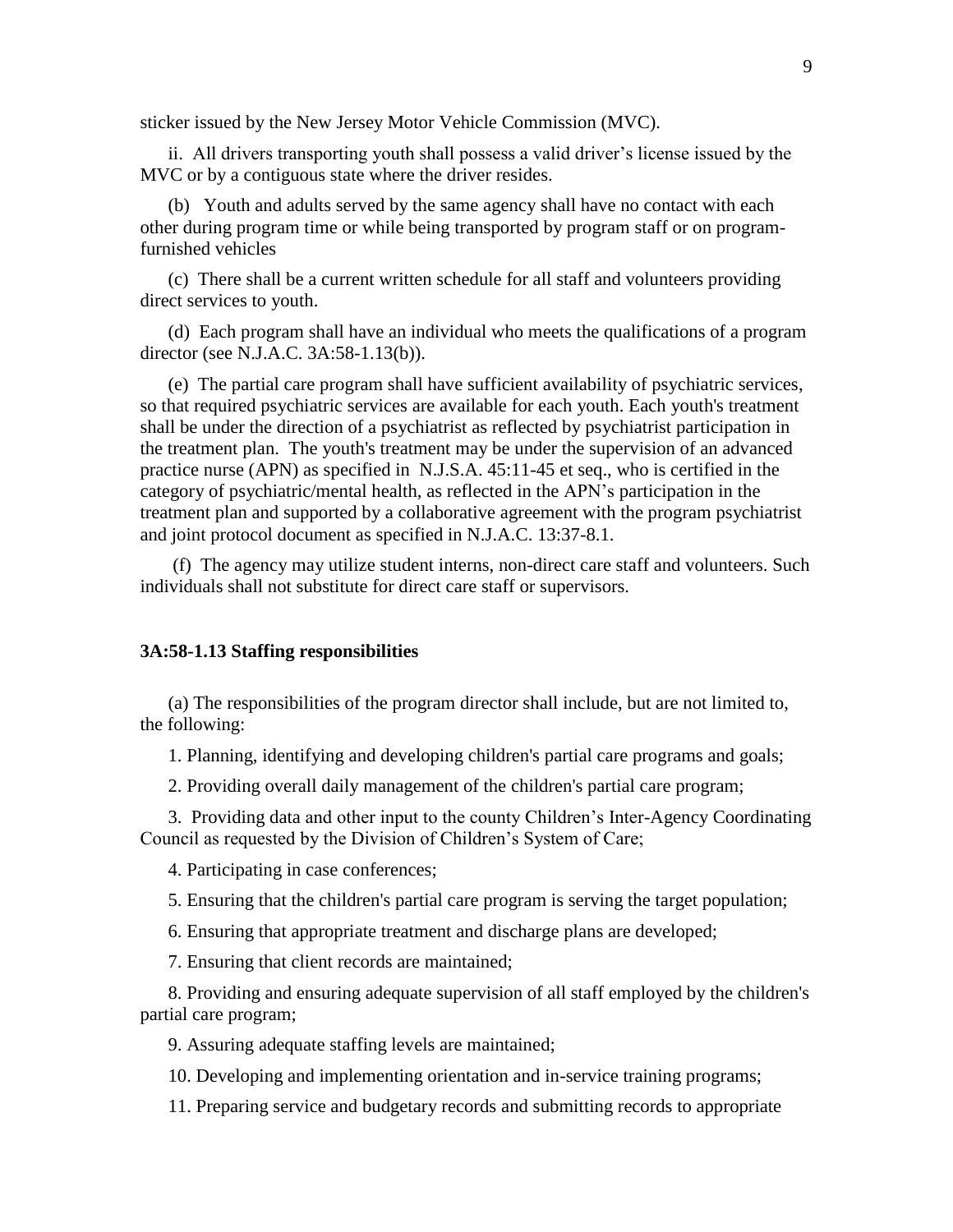parties;

12. Establishing internal and external communication systems so that all staff are apprised of pertinent information;

13. Ensuring the development and implementation of staff orientation, staff development, and in-service programs;

14. Ensuring emergency and crisis capability, including evacuation because of fire or natural disaster;;

15. Ensuring compliance with this chapter;

16. Establishing and maintaining formal and informal affiliation with other needed service providers; and

17. Ensuring that intake assessments are completed.

(b) The program director minimally shall have:

1. An earned master's degree in family therapy, psychology, counseling, social work or other related field from an accredited college or university; and

2. Three years' experience in the provision of youth mental health services, at least one of which shall have been in a supervisory capacity.

(c) Agencies operating children's partial care programs shall have access to a psychiatrist whose duties include, but are not limited to, the following:

1. Evaluating, diagnosing, prescribing, and administering medication to program clients;

2. Providing information and education on medication needs, usage, and side effects to clients and family;

3. Monitoring clients' responses to prescribed medication;

4. Providing consultation to program staff as appropriate;

5. Providing medical direction to case assessment, treatment plans and service provision;

6. Conducting initial and subsequent psychiatric assessments and evaluations;

7. Providing recordkeeping in an accurate and timely manner as required; and

8. If necessary, maintaining a valid Medicare and Medicaid provider number.

(d) The psychiatrist minimally shall have:

1. A license to practice medicine in New Jersey; and

2. Board eligibility in general psychiatry.

(e) The agency shall assign the following responsibilities to one or more of the direct care professional workers, in accordance with staffing levels required by N.J.A.C. 3A:58- 1.12, which shall include, but are not limited to:

1. Providing the following direct care services: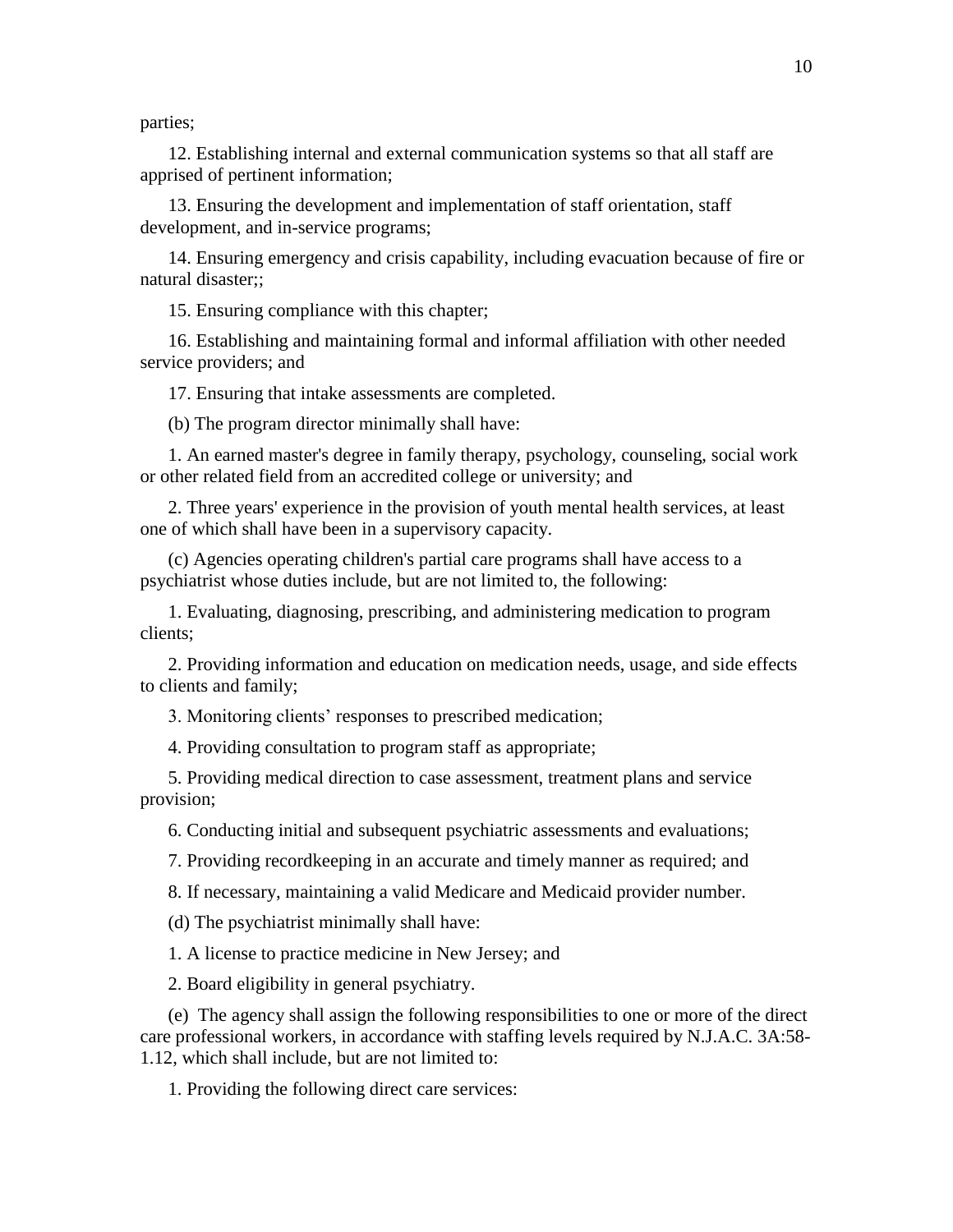i. Individual and group counseling and support;

ii. Activities to address daily living skills;

iii. Recreational and socialization activities; and

iv. Family services such as referral, advocacy and service linkages;

2. Participating in the development of treatment plans and comprehensive assessments;

3. Participating in the development of discharge plans and making needed referrals;

4. Participating in case conferences;

5. Assisting youth directly to address self-care needs;

6. Providing support to auxiliary staff, student interns and volunteers;

7. Assisting in the development of staff orientation programs; and

8. Maintaining clinical documentation.

(f) The direct care professional worker minimally shall have:

1. A bachelor's or advanced degree in social work, psychology or related field from an accredited college or university, or a license to practice as a social worker or nurse in New Jersey; and

2. One year's experience in the provision of mental health services to youth.

(g) The agency shall assign the following responsibilities to one or more of the direct care paraprofessional workers, in accordance with staffing levels required by N.J.A.C. 3A:58-1.12, which shall include, but are not limited to:

1. Being responsible for providing direct child care services;

2. Providing case information to the professional direct care worker;

3. Providing input on cases;

4. Recognizing client behavioral signs indicating potential emergency and taking immediate action by reporting to appropriate staff;

5. Assisting clients in preparing for group activities;

6. Assisting clients in preparing for social and recreational activities;

7. Assisting clients in activities that address daily living;

8. Performing light housekeeping duties; and

9. Providing transportation.

(h) The direct care paraprofessional worker minimally shall have:

1. A bachelor's degree from an accredited college or university;

2. An associate's degree from an accredited college or university and two years' experience in the provision of appropriate services to youth; or

3. A high school diploma and five years' experience in the provision of appropriate